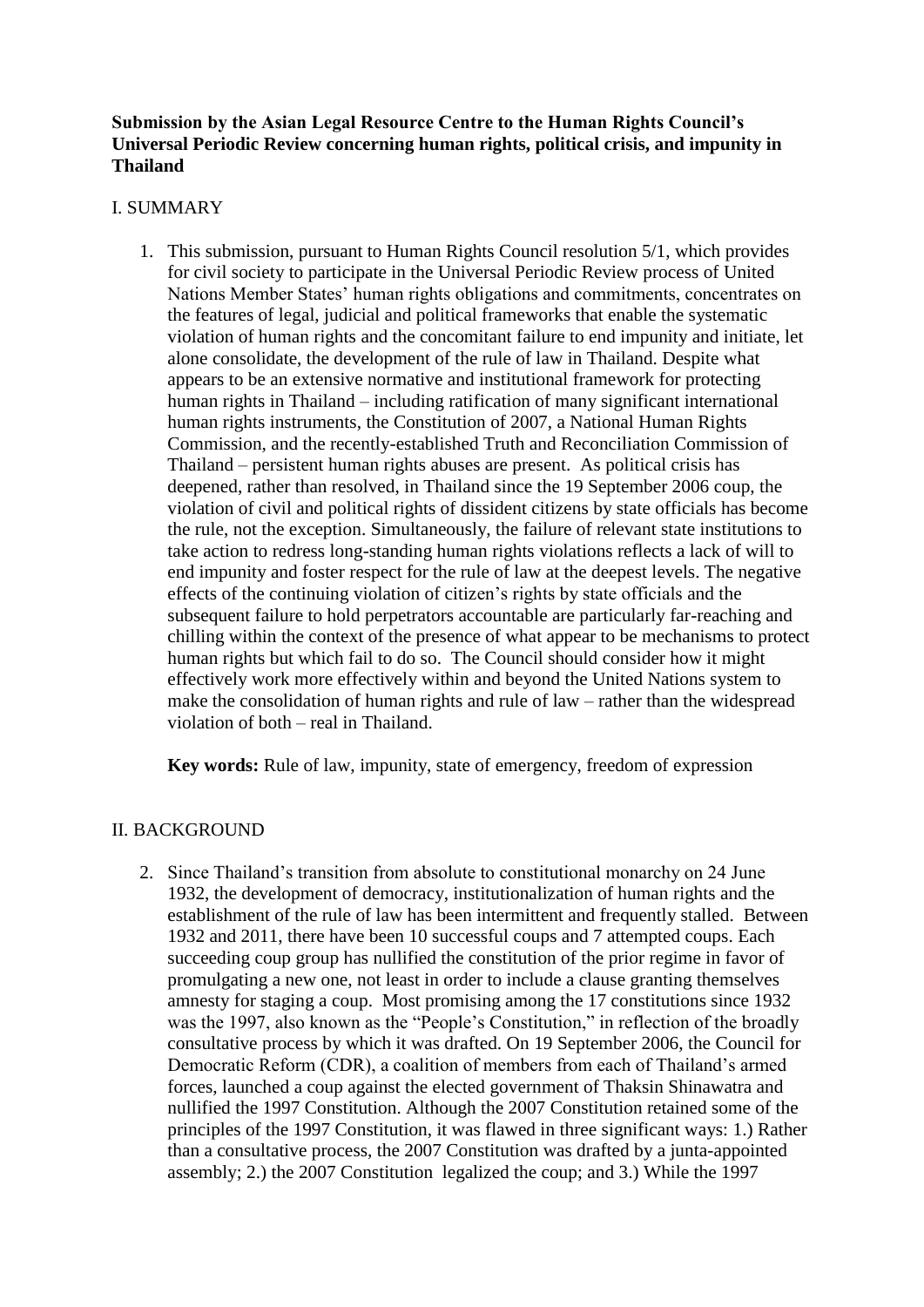Constitution mandated that independent agencies, including the National Human Rights Commission, be selected through a process that included participation by citizens, the 2007 Constitution changed the selection process to remove all forms of citizen participation and rely solely on the recommendations of state officials.

3. Since the 19 September 2006 coup, there have been five governments, including the present government of Prime Minister Abhisit Vejjajiva. While the two governments of Thaksin Shinawatra (January 2001 – February 2005; February 2005 – September 2006) were marked by widespread violations of human rights, as extensively documented by the Asian Legal Resource Centre and including the 2003 "War on Drugs" in which over 2000 people were extrajudicially killed as alleged drug dealers, during the post-coup years the political situation in Thailand has grown even more precarious. In the gravest example of this precarity, during April-May 2010, thousands of red-shirted citizen members of the United Democratic Front Against Dictatorship (UDD) occupied the streets of Bangkok. During the two months of the occupation, the relationship between the UDD and state security forces were often contentious. Under the Emergency Decree on Government Administration in a State of Emergency ("Emergency Decree"), the government decreed a State of Emergency in Bangkok and surrounding areas on 7 April 2010. On 13 May 2010, the State of Emergency was expanded to include another 12 provinces in northern, northeastern, and central Thailand; by late May, it was expanded to be in force in a total of 24 provinces across the country. The Emergency Decree gives blanket powers to state actors to resolve the State of Emergency, including by making arrests, censoring the press, restricting movement and using armed force. In mid-May 2010, the government of PM Abhisit Vejjajiva decided to use the army and ultimately deadly force to remove the UDD protestors from the streets. At least 91 people were killed and at least 2100 were injured during the two-month period. The use of deadly and disproportionate force by Thai state security forces was a significant breach of international human rights standards. While the Asian Legal Resource Center notes that some members of UDD may have had weapons, an allegation which is still under investigation, the burden in this instance was on the state to take appropriate measures to protect the rights and lives of citizens. In addition, during and in the aftermath of the contention, at least 417 UDD protestors were arbitrarily arrested under a combination of emergency rule and criminal law in Bangkok and other provinces; at this time it is not known precisely how many people remain in state detention. While no blood was shed during the coup itself, the widespread political contention and violence in the nearly five years since the coup can be seen as the legacy of the abrogation of the rule of law.

#### III. INSTITUTIONAL AND NORMATIVE FRAMEWORK

4. Viewed through a normative and institutional framework, the atmosphere for the protection of human rights in Thailand seems healthy. Thailand has acceded to many important international human rights instruments, including the International Covenant on Civil and Political Rights, the International Covenant on Economic, Social, and Cultural Rights, the Convention to End All Forms of Discrimination Against Women, the Convention on the Rights of the Child, and the Convention Against Torture. Many of the rights specified in these instruments are protected in the 2007 Constitution; a notable exception is the Convention Against Torture, in which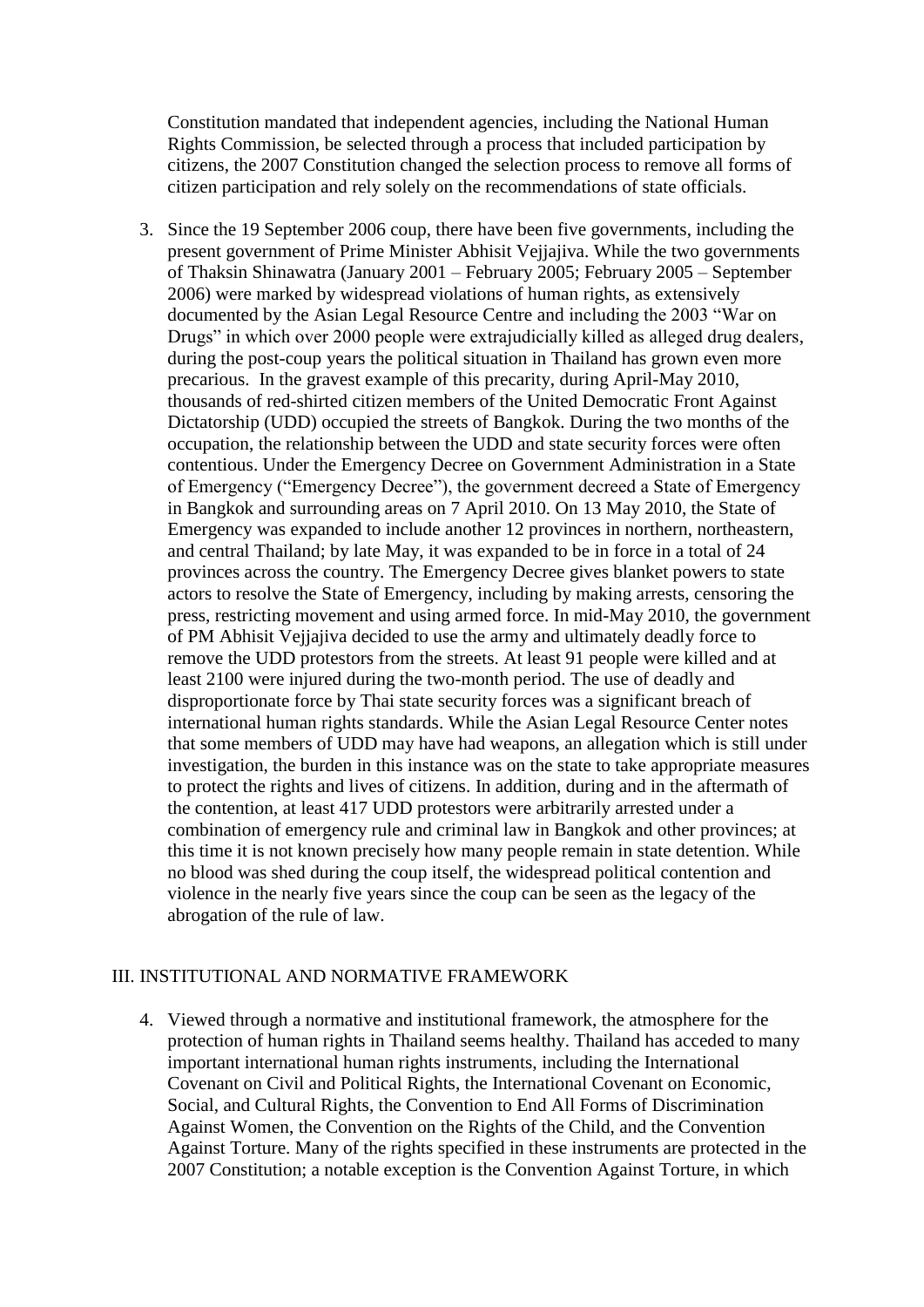there are ongoing efforts to actualize in national law. Specialized institutions exist to monitor and protect human rights in Thailand, such as the Constitutional Court, the National Human Rights Commission and the Truth and Reconciliation Commission of Thailand, which is a truth-seeking body established in the aftermath of the violence of April-May 2010.

5. Yet in practice, the rights in these instruments have consistently failed to be realized. Instead, perniciously, a combination of the manipulation of law and the failure for state actors to take action to end impunity has worked to systematically strip citizens of basic human rights.

### IV. THE MANIPULATION OF THE LAW

- 6. Constriction of freedom of expression through the overuse and abuse of law: In the nearly five years since the 19 September 2006 coup, there has been a tremendous rise in the use of Article 112 of the Criminal Code, which specifies the crime of lese majeste, and more recently, the 2007 Computer Crimes Act, to silence speech critical of the monarchy and dissident speech more generally. The Asian Legal Resource Centre is concerned that rather than using the standard defamation laws, there are special provisions to deal with the individuals who comprise the monarchy. In addition, Article 112 ["Whoever defames, insults or threatens the King, Queen, the Heir-apparent or the Regent, shall be punished with imprisonment of three to fifteen years"] is vague and therefore open to abuse. In cases tried under Article 112, the penalties have been severe, as illustrated by the case of Ms. Darunee Charnchoengsilpakul, who was convicted in August 2009 of six violations of Article 112 and sentenced to 18 years in prison for comments she made during speeches amounting to 55 minutes. While the Asian Legal Resource Centre views any constriction of speech to be of concern, a recently emergent turn has been the prosecution of webboard editors on allegations of not removing comments deemed to have lese majeste content *quickly enough* from webboards. This is well illustrated in the two cases against Ms. Chiranuch Premchaiporn, the editor of the Prachatai webboard; if convicted in both cases, she could face up to 87 years in prison for comments that she did not write and that she removed from the Prachatai webboard. Of additional concern, the precise number of individuals facing pending charges and prosecution under Article 112 and the 2007 Computer Crimes Act is not publicly known.
- 7. Violation of the Constitution: As noted above, Ms. Darunee Charnchoengsilpakul was sentenced to 18 years in prison in August 2009 for allegedly violating Article 112 of the Criminal Code. Her trial in June 2009 was a secret, closed trial. While the Criminal Procedure Code stipulates that a trial can be closed to the public under certain circumstances, the 2007 Constitution, in line with the International Covenant on Civil and Political Rights, stipulates that the accused have a right to an open trial. During the trial, the judge made a unilateral decision to close the trial and refused to forward the petition of Ms. Darunee Charnchoengsilpakul and her lawyer to the Constitutional Court for examination. In early 2011, the Appeal Court ruled that this refusal of the judge to forward the petition was improper and nullified the initial conviction and sentence and sent the petition to the Constitutional Court. The Asian Legal Resource Centre welcomes the referral of the petition to the Constitutional Court, but is extremely concerned that this did not occur during initial trial in June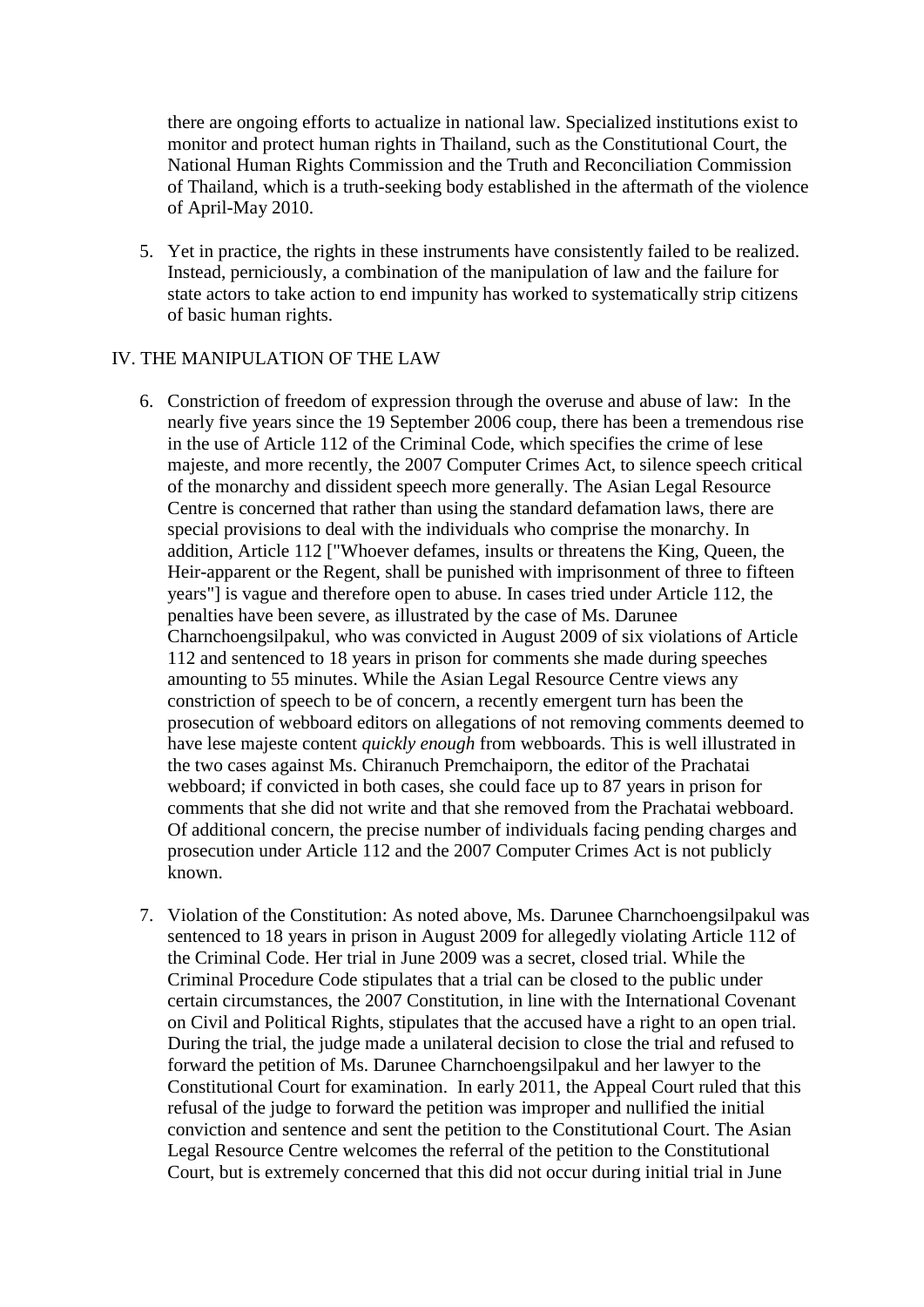2009 and is concerned that an individual whose sentence has been vacated remains in prison. Despite the nullification of her sentence, Ms. Darunee Charnchoengsilpakul was not granted bail in a recent appeal despite citing significant health concerns for which she needs treatment outside the prison. As of March 2011, she has been detained for 30 months since her arrest in June 2008 without being granted bail either immediately after her arrest or after her sentence was vacated; in total, only 18 of those months (September 2009 – February 2011) were those in which she had been imprisoned under a conviction.

8. Overuse of martial law and emergency powers: There has been a persistent overuse of martial law and other forms of emergency regulations in Thailand since the time of former PM Thaksin Shinawatra. Since January 2004, martial law has been in use in the three southern-most provinces of Thailand (Yala, Pattani, and Narathiwat); in July 2005, the Emergency Decree was declared. The Emergency Decree was decreed on 7 April 2010 in Bangkok and surrounding provinces and on 13 May 2010 in many provinces in northern and northeastern Thailand. In late 2010, the Emergency Decree was lifted in all provinces where it had been decreed in April-May 2010 but left in place in all but one district in southern Thailand; throughout southern Thailand and the remainder of the country, the Internal Security Act (ISA) has been used selectively. All of these instruments give the authorities wide-ranging powers to arbitrarily interrogate, detain, and otherwise restrict the rights and liberties of Thai citizens. The Asian Legal Resource Centre is further concerned that the use of extraordinary legal measures has consistently been associated with broader patterns of extrajudicial violence in Thailand, such as the Krue Se and Tak Bai massacres in southern Thailand, which took place while martial law was in place. It is imperative that the state both justify the precise need for these measures and also ensure that mechanisms for the careful monitoring of state officials for excessive use of power under the measures are in place.

# V. FAILURE TO USE THE JUDICIAL SYSTEM AND OTHER HUMAN RIGHTS INSTITUTIONS TO END IMPUNITY

9. Persistent impunity for torture, massacre, and disappearance: In numerous cases since the declaration of martial law in southern Thailand in early 2004, there has been a persistent failure to secure accountability in instances where state officials have violated the rights of citizens. Of particular concern to the Asian Legal Resource Centre, securing accountability has been difficult across a range of institutions and processes mandated to deal with state wrongdoing. The state officials responsible for the 12 March 2004 disappearance of Mr. Somchai Neelaphaijit have still not been held to account for their actions. Although disappearance is not yet a crime specified in Thai law, five police officers were prosecuted for crimes committed in relation to his disappearance; one police officer was convicted and remained out on bail pending appeal. While waiting for the appeal verdict, this police officer went missing under conditions which suggest he fled; in late 2010, the appeal verdict was returned but as of March 2011 has still not been read as the police officer has not yet appeared. In the cases of the Krue Se massacre, in which 117 people were killed on 28 April 2004, the Tak Bai massacre, in which 86 people were killed on 25 October 2004, and the torture and murder of Imam Yapa Kaseng on 21 March 2008, while the inquests have ruled that the deaths occurred while the individuals involved were in state custody, the